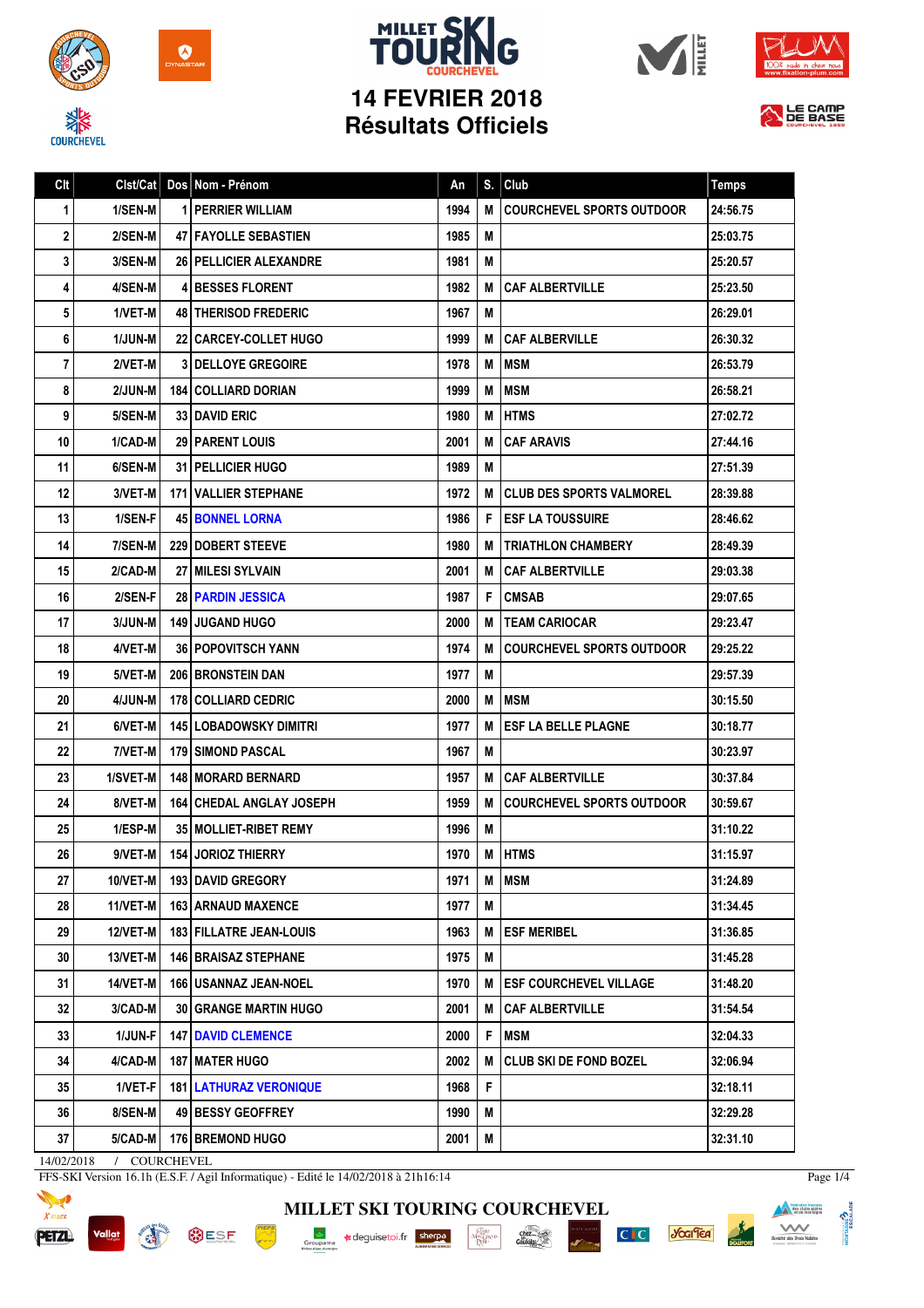| C <sub>It</sub> | Clst/Cat        | Dos Nom - Prénom                          | An   |   | $S.$ Club                        | <b>Temps</b> |
|-----------------|-----------------|-------------------------------------------|------|---|----------------------------------|--------------|
| 38              | 15/VET-M        | <b>191 CHEPEAUX YANN</b>                  | 1973 | M |                                  | 32:45.78     |
| 39              | 16/VET-M        | 225 TOWNEND LEE                           | 1973 | M | <b>SNOWORKS</b>                  | 33:02.28     |
| 40              | 2/VET-F         | <b>186 POMMAT STEPHANIE</b>               | 1976 | F | <b>MSM</b>                       | 33:06.64     |
| 41              | 3/SEN-F         | <b>167 JACQUELIN NOEMIE</b>               | 1991 | F | <b>CAF ALBERTVILLE</b>           | 33:09.59     |
| 42              | 5/JUN-M         | <b>199 CORDIER MATTHIEU</b>               | 2000 | M | <b>CAF ALBERTVILLE</b>           | 33:53.46     |
| 43              | <b>17/VET-M</b> | <b>180 CATELLA NICOLAS</b>                | 1974 | M | <b>CLUB DES SPORTS VALMOREL</b>  | 34:00.41     |
| 44              | 9/SEN-M         | 189 JOYEAU GILLES                         | 1983 | M |                                  | 34:10.59     |
| 45              | <b>10/SEN-M</b> | <b>175 ANDRE ARTHUR</b>                   | 1990 | M |                                  | 34:12.91     |
| 46              | 11/SEN-M        | 160 RUFFET-BON-CORPS ROMAIN               | 1981 | M | <b>CSO / DYNASTAR</b>            | 34:21.41     |
| 47              | 18/VET-M        | 230 PETITJEAN ROBERT                      | 1959 | M |                                  | 34:36.13     |
| 48              | <b>12/SEN-M</b> | <b>151 HIBON JORDAN</b>                   | 1992 | M |                                  | 34:53.09     |
| 49              | 6/CAD-M         | <b>159 ALBERTINO CHARLY</b>               | 2001 | M |                                  | 35:13.25     |
| 50              | 19/VET-M        | <b>158 VALLEE GILLES</b>                  | 1966 | M | <b>MSM</b>                       | 35:21.48     |
| 51              | <b>13/SEN-M</b> | <b>173 LARDEAU PIERRE</b>                 | 1989 | M | <b>COURCHEVEL SPORTS OUTDOOR</b> | 35:35.89     |
| 52              | 4/SEN-F         | <b>210 MOREAU CLEMENTINE</b>              | 1990 | F |                                  | 35:42.86     |
| 53              | 5/SEN-F         | <b>165 BORG ERICA</b>                     | 1982 | F | <b>TEAM JALLET AUTO</b>          | 35:44.76     |
| 54              | 20/VET-M        | <b>208 DURAND-TERRASSON ROLAND CLAUDE</b> | 1960 | M |                                  | 35:58.43     |
| 55              | 21/VET-M        | <b>161 CHEVALLIER PATRICK</b>             | 1962 | M | <b>COURCHEVEL SPORTS OUTDOOR</b> | 36:02.17     |
| 56              | 3/VET-F         | <b>237 APPOLONIA JENNY</b>                | 1978 | F | <b>MSM/CSO</b>                   | 36:13.26     |
| 57              | 22/VET-M        | 162 DE THIERSANT PASCAL                   | 1962 | M | <b>COURCHEVEL SPORTS OUTDOOR</b> | 36:24.73     |
| 58              | 6/SEN-F         | <b>172 RAINIERI CAROLINE</b>              | 1980 | F | <b>CAF ALBERTVILLE</b>           | 37:20.16     |
| 59              | 23/VET-M        | <b>240 VIARD-GAUDIN GILLES</b>            | 1964 | M |                                  | 37:21.19     |
| 60              | 7/SEN-F         | <b>276 GARCIN ALICE</b>                   | 1990 | F | <b>COURCHEVEL SPORTS OUTDOOR</b> | 37:23.29     |
| 61              | 24/VET-M        | <b>195 DUPUY JACQUES</b>                  | 1959 | M | <b>ESF COURCHEVEL</b>            | 37:26.53     |
| 62              | 1/MIN-M         | 235 RAOULT TITOUAN                        | 2005 | M | <b>CLUB SKI DE FOND BOZEL</b>    | 37:35.87     |
| 63              | 1/SVET-F        | <b>156   GACHET-MAUROZ PASCALE</b>        | 1958 | F | <b>ESF COURCHEVEL VILLAGE</b>    | 38:27.60     |
| 64              | <b>14/SEN-M</b> | 227 DUVAL LOIC                            | 1982 | M |                                  | 38:37.94     |
| 65              | <b>25/VET-M</b> | <b>220 GUICHARD CEDRIC</b>                | 1974 | М |                                  | 38:39.81     |
| 66              | 2/SVET-M        | 200 PACHOD PATRICK                        | 1957 | M | <b>ESF COURCHEVEL</b>            | 38:56.16     |
| 67              | <b>26/VET-M</b> | 222 PAULY JEAN-CLAUDE                     | 1961 | M |                                  | 38:57.96     |
| 68              | 4/VET-F         | 241 MCGREE SAM                            | 1970 | F | <b>COURCHEVEL SPORTS OUTDOOR</b> | 39:23.12     |
| 69              | 5/VET-F         | <b>194 EXCOFFIER CELINE</b>               | 1974 | F | <b>COURCHEVEL SPORTS OUTDOOR</b> | 39:24.48     |
| 70              | <b>27/VET-M</b> | 262 SULLICE JEAN-MARC                     | 1964 | M |                                  | 39:35.91     |
| 71              | 6/VET-F         | <b>153 POULET LAURENCE</b>                | 1977 | F |                                  | 39:40.56     |
| 72              | 15/SEN-M        | <b>275 VAN CANNEYT MIGUEL</b>             | 1991 | M |                                  | 39:47.59     |
| 73              | 8/SEN-F         | 277 RENARD LAETITIA                       | 1985 | F |                                  | 39:53.25     |
| 74              | 9/SEN-F         | 232 COSTA ANAIS                           | 1993 | F |                                  | 40:13.79     |
| 75              | 2/SVET-F        | <b>223   MONGELLAZ MICHELE</b>            | 1956 | F |                                  | 40:20.05     |
| 76              | <b>16/SEN-M</b> | <b>203 GAUCHE BENOIT</b>                  | 1979 | M |                                  | 40:23.92     |
| 77              | 10/SEN-F        | <b>196 SYLVESTRE CECILE</b>               | 1980 | F | <b>CAF DES BELLEVILLES</b>       | 40:26.44     |
| 78              | <b>28/VET-M</b> | <b>260 I MOTTIER PHILIPPE</b>             | 1973 | M |                                  | 40:32.98     |
| 79              | <b>29/VET-M</b> | 273 PERRODO FRANCOIS                      | 1977 | M |                                  | 40:53.98     |

14/02/2018 / COURCHEVEL

FFS-SKI Version 16.1h (E.S.F. / Agil Informatique) - Edité le 14/02/2018 à 21h16:15

Page 2/4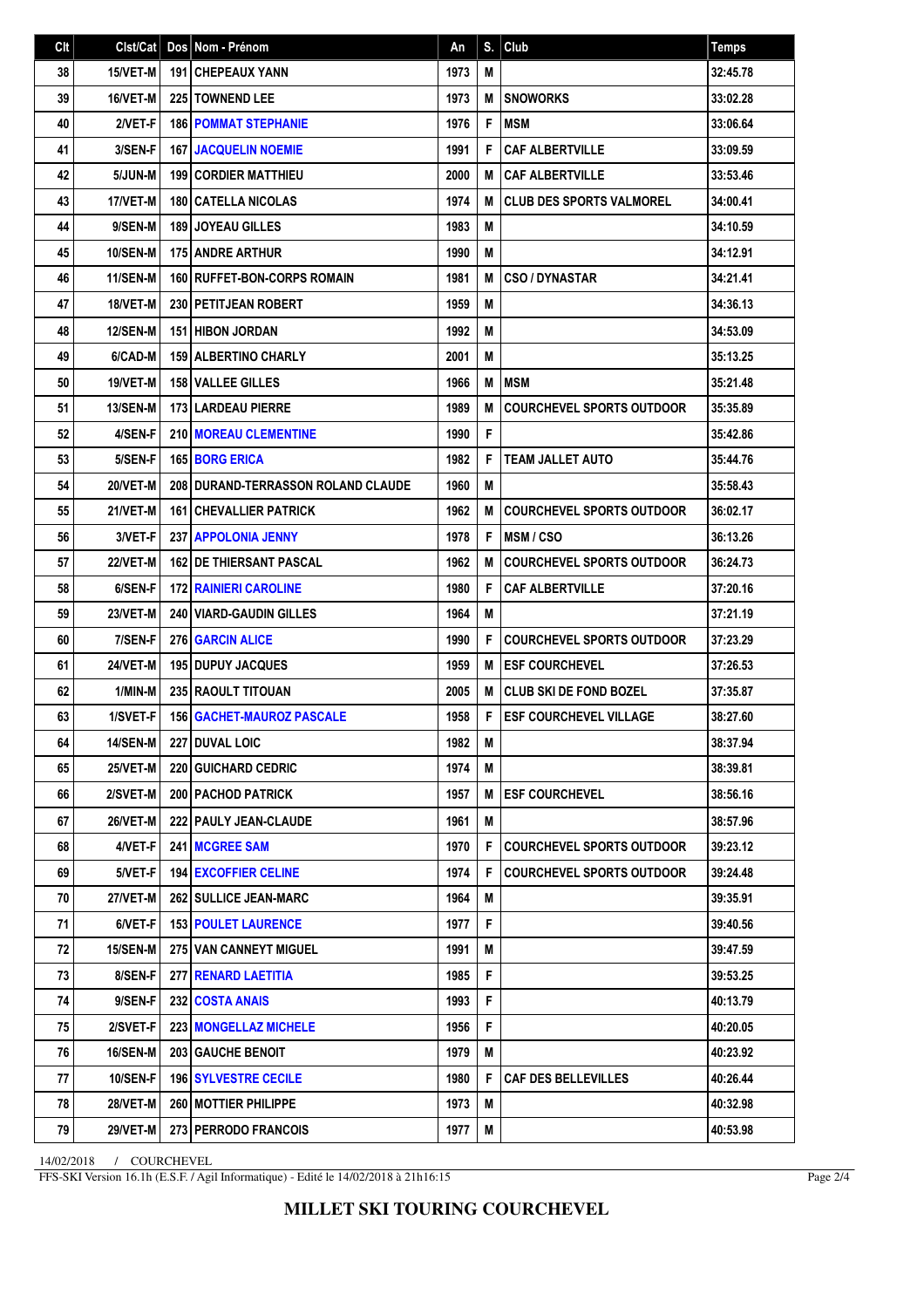| C <sub>It</sub> | Clst/Cat        | Dos Nom - Prénom               | An   |   | $S.$ Club                        | <b>Temps</b> |
|-----------------|-----------------|--------------------------------|------|---|----------------------------------|--------------|
| 80              | 17/SEN-M        | <b>185 GILLIOT AMAURY</b>      | 1991 | M |                                  | 41:05.08     |
| 81              | 3/SVET-F        | <b>242 TREMEAUX EDITH</b>      | 1958 | F |                                  | 41:36.65     |
| 82              | 30/VET-M        | 205 LACAZE PIERRE              | 1964 | M |                                  | 42:04.12     |
| 83              | 2/MIN-M         | <b>246 MATER LOUKA</b>         | 2005 | M |                                  | 42:05.43     |
| 84              | 7/VET-F         | <b>254 ROBINSON LOUISE</b>     | 1966 | F | <b>COURCHEVEL SPORTS OUTDOOR</b> | 42:56.24     |
| 85              | <b>18/SEN-M</b> | 231 BOCHOLIER PIERRE-JEAN      | 1985 | M |                                  | 43:14.70     |
| 86              | 31/VET-M        | <b>221 GEERNAERT JOHN</b>      | 1969 | M |                                  | 43:18.42     |
| 87              | 32/VET-M        | 270 BLANC JEAN-PHILIPPE        | 1978 | M | <b>ESF COURCHEVEL MORIOND</b>    | 43:29.44     |
| 88              | 33/VET-M        | 256 BUYS PASCAL                | 1971 | M |                                  | 44:15.20     |
| 89              | 1/MIN-F         | <b>201 COLLIARD FLAVIE</b>     | 2005 | F |                                  | 44:35.64     |
| 90              | 11/SEN-F        | 264 EVEN LOLA                  | 1989 | F |                                  | 44:48.64     |
| 91              | 34/VET-M        | <b>247   GAUDET SERGE</b>      | 1962 | M | <b>ESF COURCHEVEL</b>            | 45:53.38     |
| 92              | <b>19/SEN-M</b> | <b>243 DEBUCQUOY JONATHAN</b>  | 1982 | M |                                  | 46:05.45     |
| 93              | 35/VET-M        | <b>250 LE CONIAT YVAN</b>      | 1972 | M |                                  | 46:06.89     |
| 94              | 2/JUN-F         | <b>238 COLLIARD MARINA</b>     | 2000 | F |                                  | 46:07.80     |
| 95              | 36/VET-M        | <b>257 CHAUFOURNAIS FRANCK</b> | 1971 | M |                                  | 47:28.46     |
| 96              | 12/SEN-F        | 245 MANET MYRIAM               | 1979 | F |                                  | 47:58.15     |
| 97              | 37/VET-M        | <b>255 DE WITTE THOMAS</b>     | 1972 | M |                                  | 48:10.12     |
| 98              | 8/VET-F         | <b>226 VEREVSKI TATIANA</b>    | 1972 | F |                                  | 48:29.30     |
| 99              | <b>20/SEN-M</b> | <b>261 IDE CLERCK GREGORY</b>  | 1979 | M |                                  | 48:43.47     |
| 100             | 7/CAD-M         | <b>249 GARCIA TITOUAN</b>      | 2002 | M |                                  | 49:06.10     |
| 101             | 38/VET-M        | 209 BOSLY ERIC                 | 1970 | M |                                  | 49:28.70     |
| 102             | <b>21/SEN-M</b> | 263 DE CLERCK ANTHONY          | 1980 | M |                                  | 49:33.10     |
| 103             | 13/SEN-F        | <b>248 GABORIT AURELIE</b>     | 1982 | F |                                  | 49:39.74     |
| 104             | 39/VET-M        | <b>204   VEREVSKI ANDREI</b>   | 1974 | M |                                  | 50:08.23     |
| 105             | 40/VET-M        | 296 POIRIER GILLES             | 1973 | M |                                  | 50:15.67     |
| 106             | 4/SVET-F        | 236 FACHE MARTINE              | 1953 | F |                                  | 51:51.37     |
| 107             | 41/VET-M        | 202 MUGNIER PHILIPPE           | 1959 | M | <b>ESF COURCHEVEL</b>            | 52:36.58     |
| 108             | 9/VET-F         | <b>268 PICHON LAURETTE</b>     | 1972 | F |                                  | 53:08.75     |
| 109             | 42/VET-M        | 207 CUYALA JEAN MATHIEU        | 1967 | M |                                  | 53:31.47     |
| 110             | 1/BEN-M         | 239 LOBADOWSKY JULIEN          | 2006 | M |                                  | 53:33.94     |
| 111             | 2/BEN-M         | 234 CUYALA NOE                 | 2007 | M | <b>COURCHEVEL SPORTS OUTDOOR</b> | 53:38.86     |
| 112             | 3/SVET-M        | <b>224 ANDRE PATRICE</b>       | 1952 | M |                                  | 53:56.38     |
| 113             | 10/VET-F        | 274 DE RAEDT ANN               | 1975 | F |                                  | 56:13.99     |
| 114             | 11/VET-F        | <b>244 MARISSAEL NATHALIE</b>  | 1971 | F | <b>COURCHEVEL SPORTS OUTDOOR</b> | 56:18.81     |
| 115             | 8/CAD-M         | <b>269   GOUDARD BAPTISTE</b>  | 2003 | M |                                  | 59:09.41     |
| 116             | 14/SEN-F        | <b>266 TAVERNIER SYLVIE</b>    | 1979 | F |                                  | 1h01:14.41   |
| 117             | 12/VET-F        | 233 GUICHARD VALERIE           | 1968 | F |                                  | 1h01:43.45   |
| 118             | 9/CAD-M         | 295 GOUDARD PIERRE             | 2001 | M |                                  | 1h02:13.62   |
| 119             | 15/SEN-F        | 228 VERBEKE ALINE              | 1981 | F |                                  | 1h02:31.55   |
| 120             | 13/VET-F        | <b>292 NILWIK SANNE</b>        | 1973 | F |                                  | 1h02:34.25   |
| 121             | 43/VET-M        | 293 GOUDARD OLIVIER            | 1975 | M |                                  | 1h02:36.28   |

14/02/2018 / COURCHEVEL

FFS-SKI Version 16.1h (E.S.F. / Agil Informatique) - Edité le 14/02/2018 à 21h16:15

Page 3/4